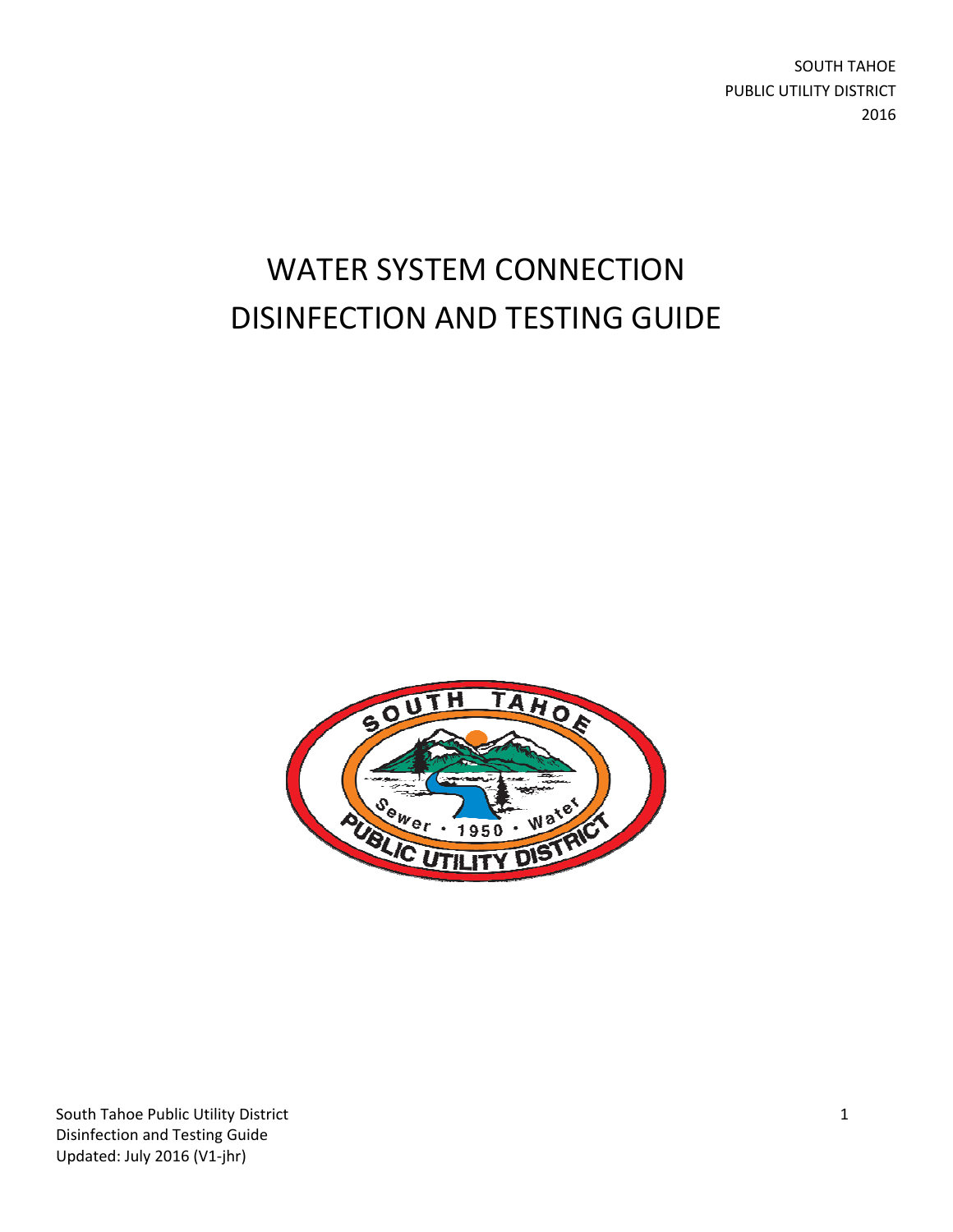## **Contents**

#### **Page 2018 Page 2018 Page 2018**

# **Definitions**

| District:            | South Tahoe Public Utility District                                                                                                             |
|----------------------|-------------------------------------------------------------------------------------------------------------------------------------------------|
| Owner:               | The party (private or public) for which a Contractor is performing work on the District's<br>water system                                       |
| Contractor:          | A Contractor licensed by the State of California to perform the type of work proposed on<br>the District's water system on behalf of the Owner. |
| Chlorine Residual:   | Concentration of chlorine species present in water<br>after the oxidant demand has been satisfied.                                              |
| Sodium hypochlorite: | Sodium hypochlorite contains approximately 5 percent to 15 percent available chlorine                                                           |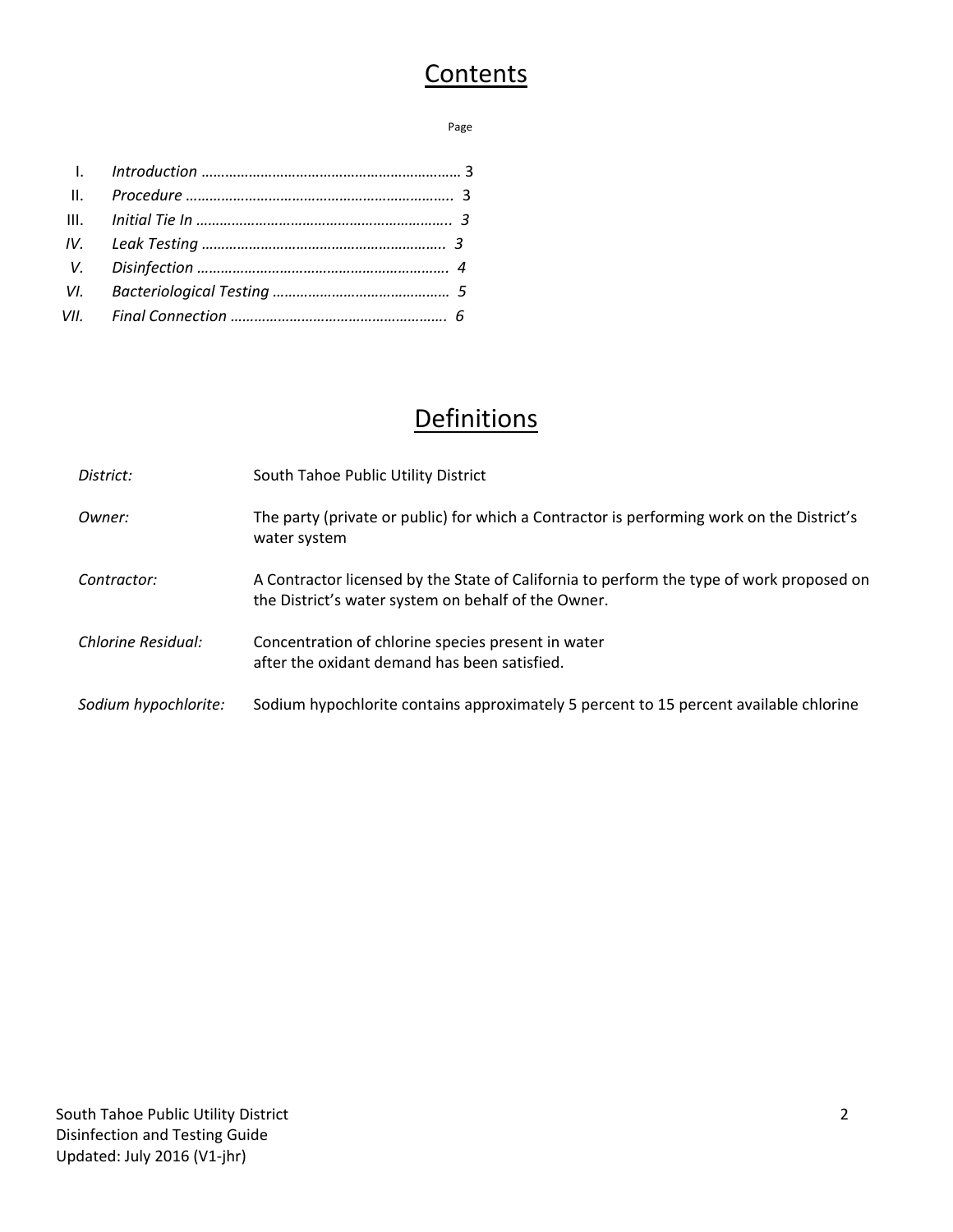#### I. Introduction

This Disinfection and Testing Guide has been developed to instruct Contractors in the minimum accepted methods by which new water connections to the existing public water system are tested and disinfected for acceptance. The methods that will be presented are from the latest edition of the American Water Works Association (A.W.W.A) Disinfection Procedures C651, and the District's Standard Specifications. The Contractor shall not deviate from any of the requirements of this Guide without written District consent. At no time shall a new portion of pipeline be connected to the District's existing Water System until the new pipeline has been properly disinfected and has passed all bacteriological tests.

#### II. Procedure

Prior to beginning work Owner or Contractor shall develop and provide to the District a written Disinfection Procedure incorporating the requirements below. Only liquid chlorine, Sodium Hypochlorite is allowed to be used for disinfection. Potable water may be supplied from a temporary backflow‐protected connection to the existing distribution system or other supply source approved by the District. The backflow assembly shall be a District tested and Approved Reduced Pressure Principle backflow assembly **(see Figure 1).**

#### III. Initial Tie In Connection

Tie in to the existing District's Water System will be conducted by Hot Tap or Cut In method.

#### Cut‐In Method

Cut In method may be performed by the Contractor, and must be closely coordinated with District Staff to notify affected Customers and to facilitate the shut‐down of the District's Water System at the Tie in point. **At no time is the** Contractor or any other non-District personnel allowed to operate existing valves on the District's Water System. The installation work must be conducted in a safe and sanitary condition. The pipe trench shall be continuously dewatered to maintain the water level well below the open pipe ends. All new materials to be installed, tools, and all exposed surfaces of the existing pipe shall be kept clean and sanitary by spraying and swabbing with sodium hypochlorite.

#### Hot Tap Method

If a Hot Tap is selected, the work to tap the main will be performed by the District, with advance notice. The saddle and valve are to be provided and installed on the main by the Owner's Contractor. Scheduling with District for Hot Tap or Shut Down shall be in writing a minimum of 2 working days. Following the hot tap, disinfection and bacteriological tests will be conducted by trained District personnel from a nearby sampling location on the existing system.

#### IV. Leak Testing

Assembled piping and appurtenances from the point of tie in at the existing District Water System to the terminus point of the new pipeline (generally defined by a service valve or backflow protection device), shall be tested for leaks. The method of leak testing shall be determined based on the assembled length of the new piping and appurtenances (fittings and valves).

#### Assembled Length of 20 linear feet or less

Assembled piping of 20 linear feet (lf) or less shall be visually inspected for leaks by District personnel after it has been assembled, disinfected, installed, and charged. To facilitate inspection, the Contractor shall not backfill the trench until

South Tahoe Public Utility District 33 Disinfection and Testing Guide Updated: July 2016 (V1‐jhr)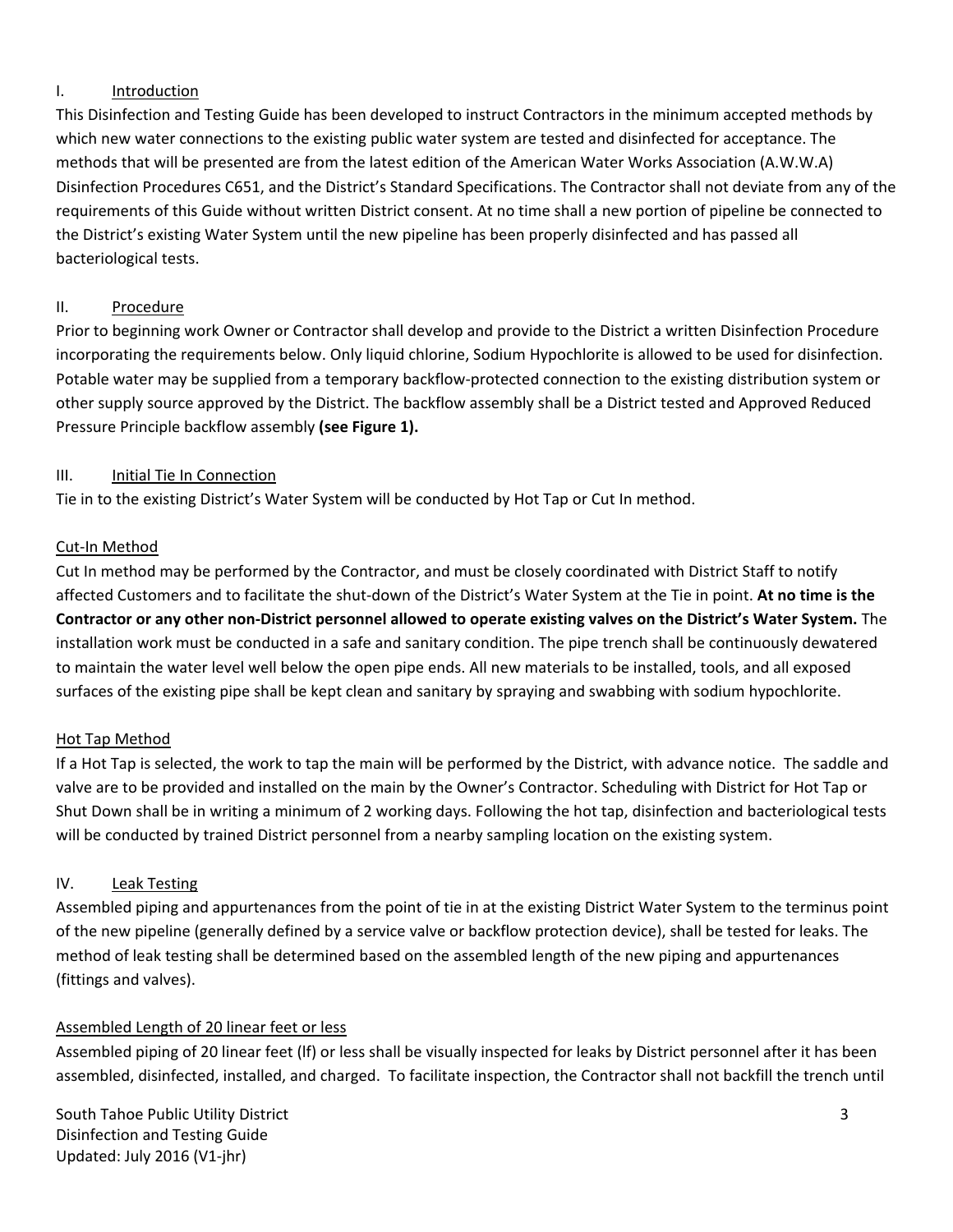after the new piping is charged to system pressure, and District personnel have completed the visual inspection. For safety, the Contractor is required to restrain and/or brace the exposed piping to District satisfaction before the line is charged by the District. At no time is the Contractor or any other non-District personnel allowed to operate existing **valves on the District's Water System.**

#### Assembled Length of greater than 20lf

Assembled piping of greater than 20lf shall be hydrostatically pressure‐tested prior to being disinfected and connected to the District's Water System, for a minimum of 2 hours at the rated pressure for the assembled piping (typically 150 psi), as measured at the lowest point in the line. To test, accurately measure the makeup water necessary to maintain the pressure in the piping section under test during the pressure test period. Successful completion of the pressure test with maximum leakage allowance shall have been achieved when the observed leakage during the test period is equal or less than the allowable leakage and no damage to piping and appurtenances has occurred. Calculate the allowable leakage by the following formula.

$$
L = \frac{(S * D * \sqrt{P})}{133,200}
$$

Wherein the terms shall mean:

L = Allowable leakage in gallons per hour.

S = Length of the test section in feet.

D = Nominal diameter of the piping in inches.

P = Average observed test pressure in pounds per square inches, gauge, at the lowest point of the test section, corrected for elevation of the pressure gauge.

#### V. Disinfection

New tie-in fittings and valves shall not be connected to the District's Water System until they have been disinfected. New piping shall not be connected to the tie‐in fittings and valves until it has been disinfected, flushed (if necessary) and tested. The method of disinfection shall be determined based on the assembled length of the new piping and appurtenances (fittings and valves), from the point of tie in at the existing District Water System to the terminus point of the new pipeline (generally defined by a service valve or backflow protection device).

#### Assembled Length of 20 linear feet or less

Pipeline installations of 20 linear feet (lf) or less shall be spray disinfected and swabbed with sodium hypochlorite immediately before being installed. Because the entire interior of the assembled piping is visible, it shall be inspected for particulate contamination and re-swabbed, if necessary, prior to installation; flushing is not required.

#### Assembled Length of greater than 20lf

Pipeline installations of greater than 20lf shall be protected from contaminating materials from entering the pipe and appurtenances during storage, construction, or repair and noting potential contamination at the construction site. Upon completion of installation and successful hydrostatic testing as required by District, remove particulate materials that may have entered the water main or appurtenances by flushing or other means, prior to proceeding with disinfection. The flushing velocity in the main shall not be less than 3.0 ft/sec. **Table 1** shows the rates of flow required to produce a velocity of 3.0ft/sec. in commonly used sizes of pipe. (NOTE: flushing is no substitute for preventive measures during construction. Certain contaminants, such as caked deposits, resist flushing at any feasible velocity, and

South Tahoe Public Utility District 4 Disinfection and Testing Guide Updated: July 2016 (V1‐jhr)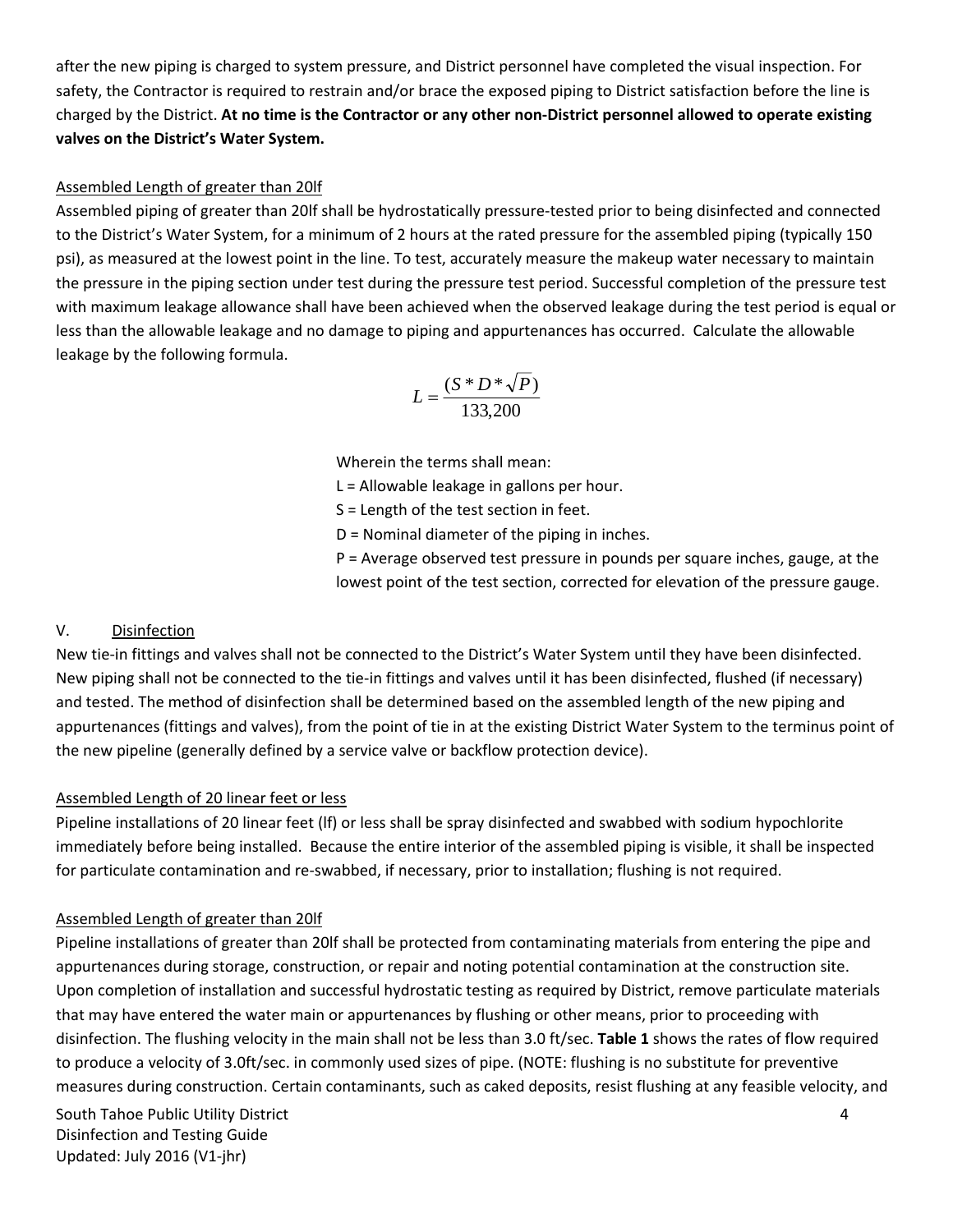pigging of the main, or other suitable method acceptable to the District, may be required.) Where such flow rates are not possible, flushing at the maximum expected flow rate for the line for 2‐3 volumes may be allowed with approval from the District.

To disinfect, at a point not more than 5 ft downstream from the beginning of the new main, water entering the new main shall receive a dose of chlorine fed at a constant rate such that the water will have not less than 25mg/L free chlorine. To ensure that an appropriate concentration is achieved, the free chlorine concentration shall be measured at regular time intervals in accordance with the procedures described. **Table 2** gives the amount of chlorine required for each 100 ft of pipe for various pipe diameters. Solutions with a minimum 1 percent chlorine concentration may be prepared with sodium hypochlorite. Chlorine application shall not cease until the entire main is filled with chlorinated water. The chlorinated water shall be retained in the main for at least 24 hr., during which time valves and hydrants in the treated section shall be operated to ensure disinfection of the appurtenances. At the end of this 24‐hr period, the treated water in all portions of the main shall have a residual of not less than 10 mg/L of free chlorine as determined by District Lab personnel. After the applicable retention period, heavily chlorinated water should not remain in prolonged contact with pipe. In order to prevent damage to the pipe lining or to prevent corrosion damage to the pipe itself, the heavily chlorinated water shall be flushed from the main fittings, valves, and branches until chlorine measurements show that the concentration in the water leaving the main is no higher than that generally prevailing in the distribution system or that is acceptable for domestic use. Chorlinated water shall be disposed of appropriately, and shall not be discharged to the District's Sewer System without prior written consent. After disinfection, the chlorinated water in the new pipe shall be replaced with water at background chlorine level, prior to collecting samples for bacteriological testing.

#### VI. Bacteriological Testing

Bacteriological Testing will be performed on all assembled piping.

#### Assembled Length of 20 lf or less

Samples will be collected by District personnel from a nearby sampling port on the existing system after the new piping has been connected to the system.

#### Assembled Length of greater than 20lf

Prior to connection of the new piping to the existing system, District staff will collect samples for every 1,200ft of the new pipeline and appurtenances, plus one set from the end of the line and at least one from each branch greater than one pipe length**,** for a minimum of three test sites per 1200 feet of new assembled piping. The sample ports shall be installed by the Contractor (see **Figure 2**). The District has two options for the bacteriological testing for total coliform analysis.

**Option A:** Before approving a main for release, take an initial set of samples and then resample again after a minimum of 16 hr. using the sampling site procedures outlined. Both sets of samples must pass for the main to be approved by the District's lab for release.

**Option B:** Before approving a main for release, let it sit for a minimum of 16 hr. without any water use. Then collect, using the sampling site procedures outlined and without flushing the main, two sets of samples a minimum of 15 min apart while the sampling taps are left running. Both sets of samples must pass for the main to be approved for release. A standard Heterotrophic Plate Count (HPC) test may be required at the option of the District because new mains do not typically contain coliform bacteria but often contain HPC bacteria. If sample results show HPC greater than 500 CFU/mL,

South Tahoe Public Utility District 5 Disinfection and Testing Guide Updated: July 2016 (V1‐jhr)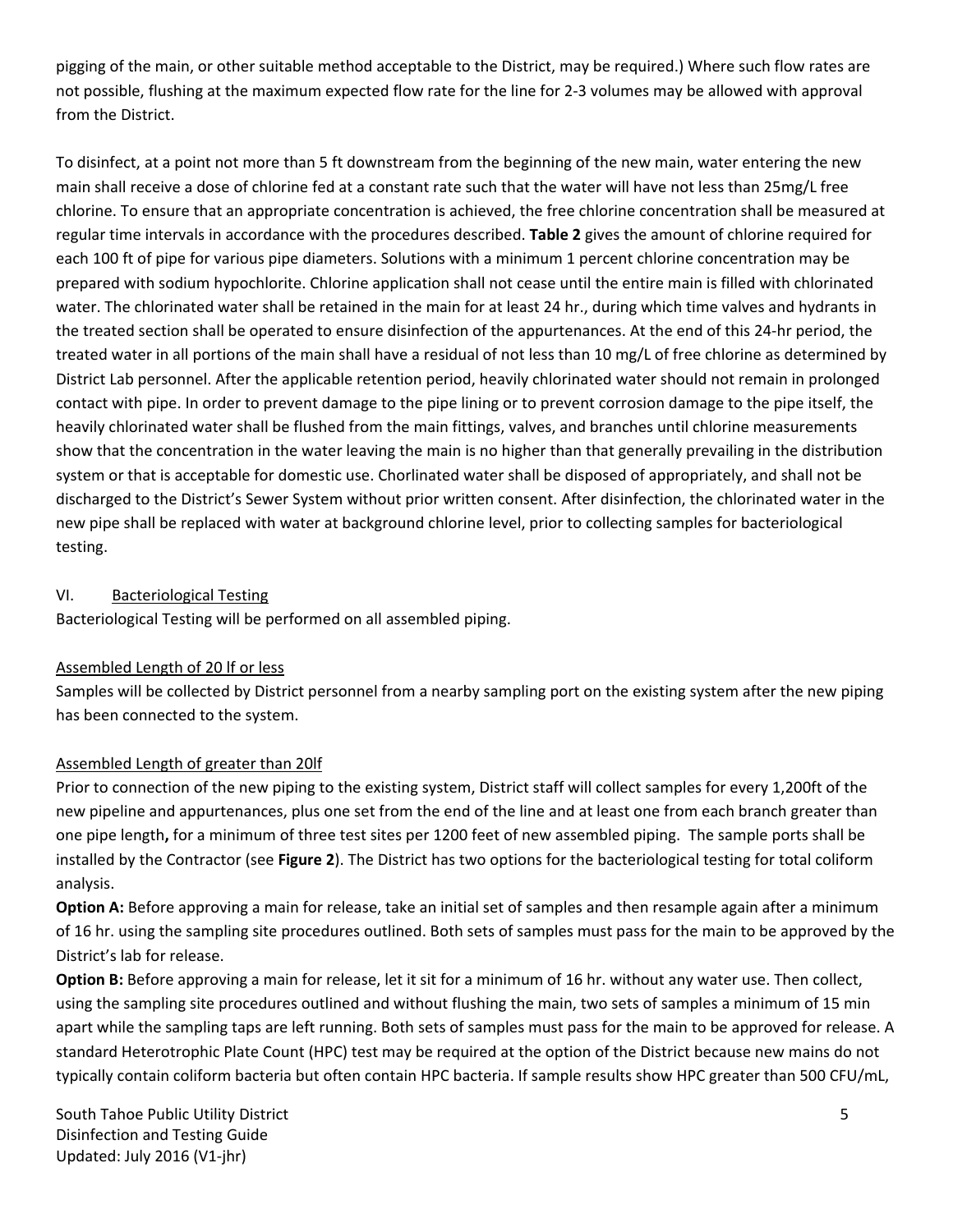flushing should resume and another set of HPC and coliform samples collected until no coliform are present and the HPC is less than 500 CFU/mL. If the initial disinfection fails to produce satisfactory bacteriological results, or if other results indicate unacceptable water quality, the main may be reflushed and shall be resampled. If check samples fail to produce acceptable results, the main shall be rechlorinated until satisfactory results are obtained.

#### VII. Final Connection

#### Assembled Length of greater than 20lf

Water mains and appurtenances must be completely aseembled, flushed (when required), disinfected, and satisfactory bacteriological sample results received (when required) prior to permanent connections being made to the active distribution system. Sanitary construction practices must be followed during installation of the final connection so that there is no contamination of the new or existing water main with foreign material or groundwater.

#### Comments

If you have any questions about this Guide please call the South Tahoe public Utility District Engineering Department at 530.544.6474.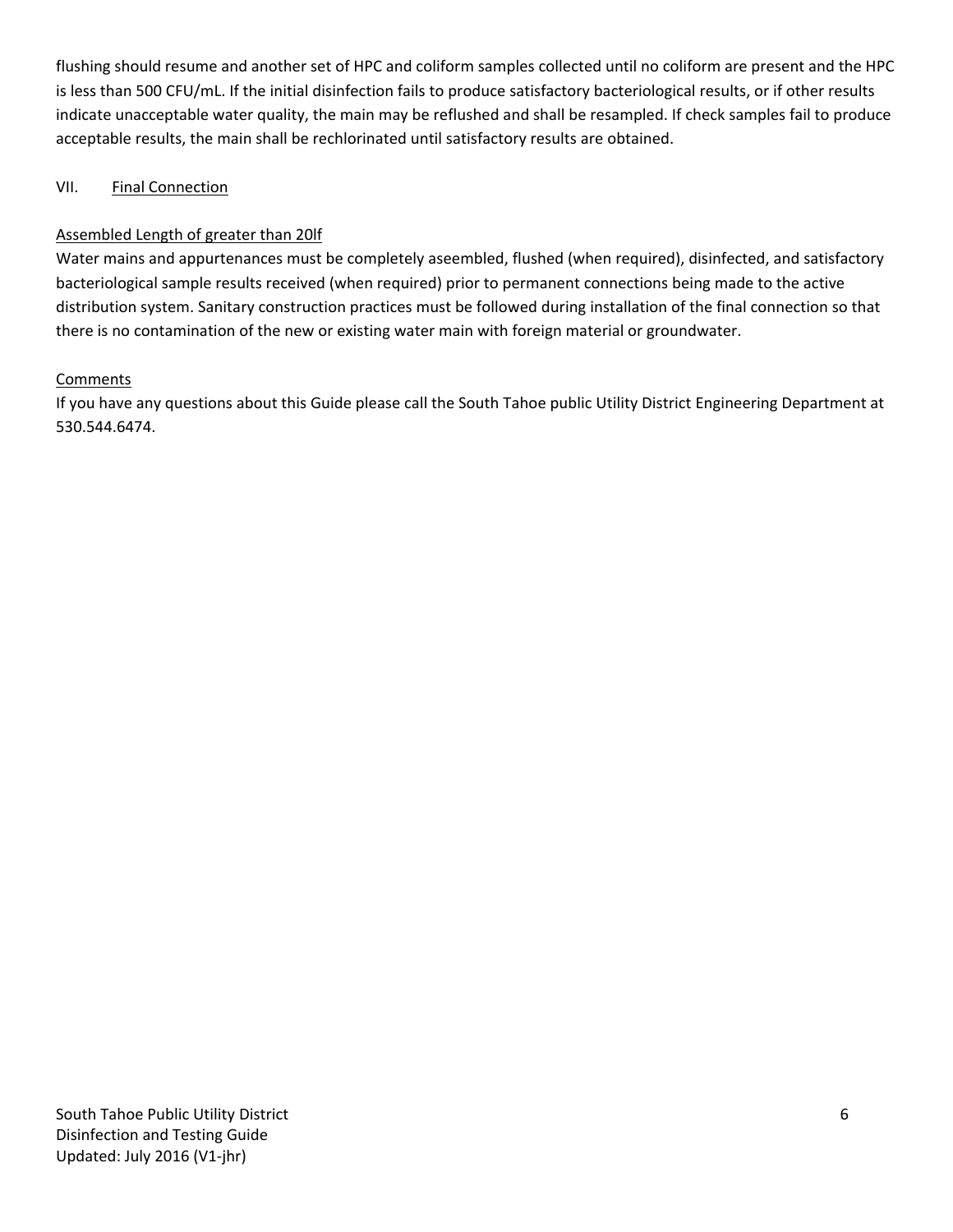#### Figure 1 Suggested temporary flushing/testing connection



### Figure 2





#### Table 1

South Tahoe Public Utility District **Table 2018** 7 Disinfection and Testing Guide Updated: July 2016 (V1‐jhr)